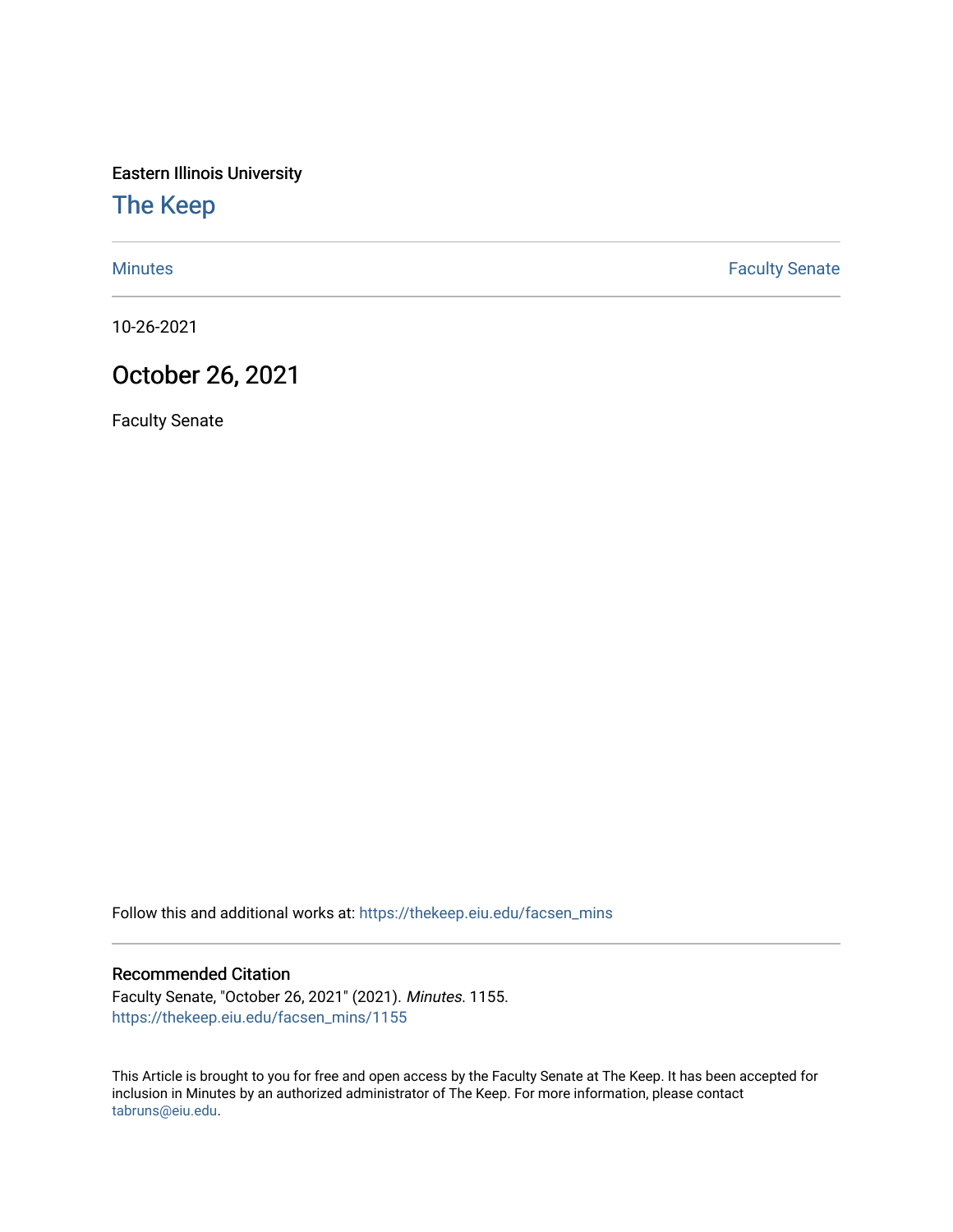Faculty Senate Agenda and Minutes October 26, 2021

Members Present: Teshome Abebe, Todd Bruns, Amy Davis, Brad Decker, Stephen Kozlowski, Nichole Mulvey, Alicia Neal, Jeanne Okrasinski, Andrew Parrish, Will Porter, Steve Scher, Jeff Stowell, Larry White, Prabin Karki

Guests: Robert LaCates, DEN, Josh Norman, Associate VP for Enrollment Management

- I. Approval of minutes from 10/12
	- a. Motion for approval made by Senator Davis, Second by Senator White; passed with Senator Okrasinski abstaining.
- II. Committee reports
	- a. Exec (Bruns/Stowell/Mulvey)
		- i. Executive committee met with President Glassman on Monday, October 26<sup>th</sup>. A summary of discussion was provided.
		- ii. EIU will soon be giving "big picture" presentations about budget to IBHE; universities have been asked to give maintenance increase and flat budget, which is a good sign for future planning.
		- iii. Budget discussions are also being tied to 10-year IBHE strategic plan, which also includes goals for decreasing the achievement gap and increasing enrollment.
		- iv. A commission is being formed to look at funding in public universities; it is supposed to meet for one year and then have plan; first meeting is in November.
		- v. Next BOT meeting on November 13<sup>th</sup>, which will focus on new programs and growth at EIU, making Juneteenth a holiday when if falls during the week, and discussion of a proposed March field trip to new School of Nursing simulation lab.
	- b. Elections & Nominations (Stowell)
		- i. Senate will need to consider/revisit Think Tank committee in Spring. No other business to report.
	- c. Student & Staff Relations (Karki/Davis/Bruns)
		- i. Staff Relations No report was given.
		- ii. Student Relations Report from Student Government by Senator Karki. Though Student Government continues to work towards filling senator positions, they were able to meet with quorum at their most recent meeting and have a speaker elected. Senator Karki is planning some events, including a "Meet the President" day on November 3rd from 11:00-12:00 in the MLK Union Food Court Area. Students are invited to play games with the President and can win prizes, get cookies, etc. This should be advertised on campus soon. Dining with the Deans is also in the planning stages. Committees are up and running and planning some events.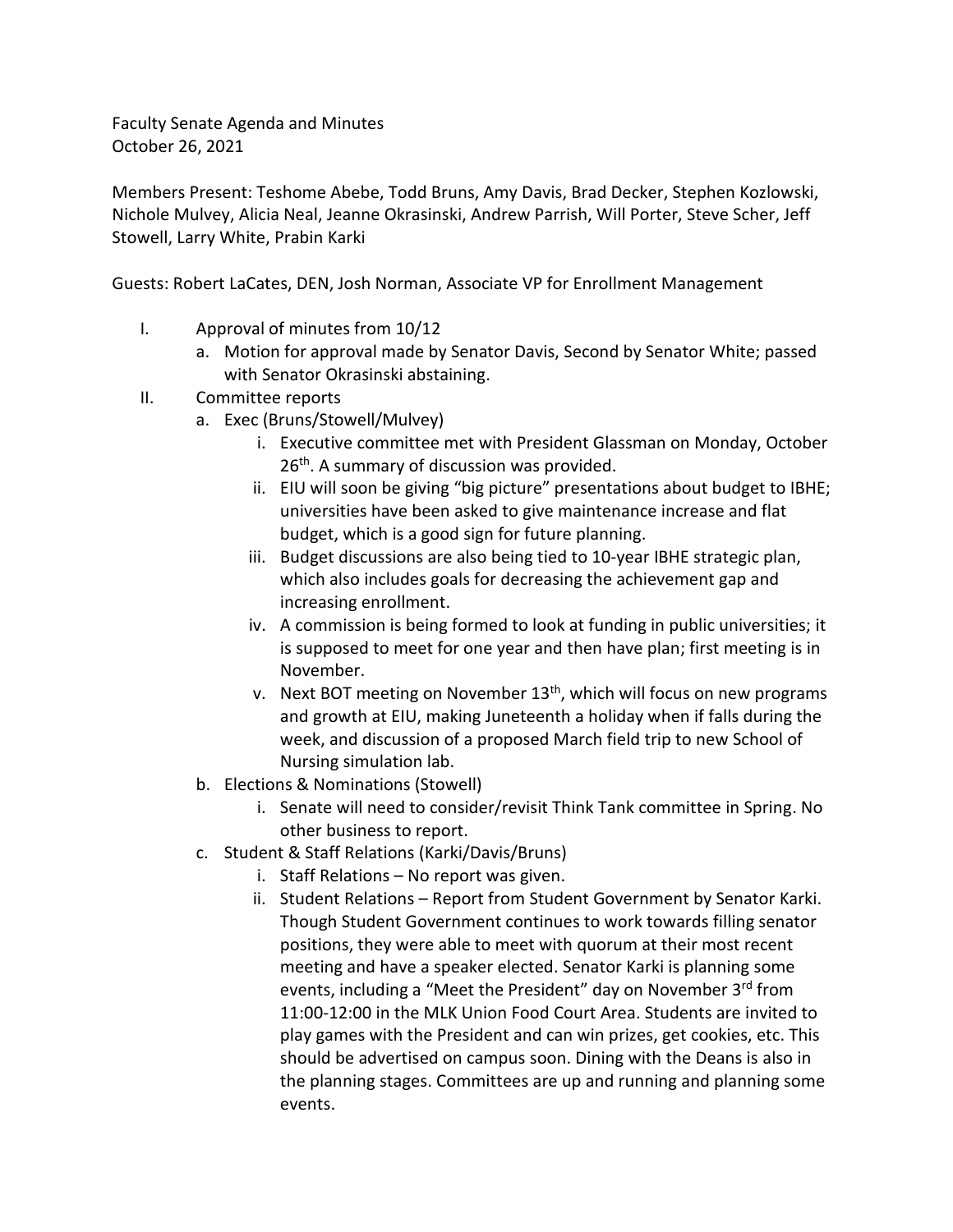- d. Faculty Forum (Mulvey)
	- i. Held last week, there were approximately 33 attendees for the hybrid event. The session was recorded and shared with the faculty listserv. It was suggested to post this link on Faculty Senate website as well as push it out to Deans. We will also consider putting in on FDIC website. Senators shared compliments on the topic and suggestions for future improvement.
- e. Awards (Bruns)
	- i. Luis Clay Mendez award will be awarded to Dr. Paul Sweitzer. Senator Bruns provided an overview of his service to his department and collegelevel committees as well as both locally and throughout the state. Motion by Senator Bruns, Second Senator Abebe to accept nomination of Dr. Sweitzer. Motion passed by roll call vote unanimously.
- f. Naming Committee Meeting (Scher)
	- i. Suggested names are being gathered through various means. The committee is being asked to provide feedback on it and then the name will be chosen by the BOT.
- III. Provost's Report (Bruns, in Provost Gatrell's absence)
	- a. Annual scholarship and engagement meeting is being held tomorrow, October 27th .
- IV. Guest Speaker: Associate VP for Enrollment Management Josh Norman began around 2:25 and he discussed several data points and as well as ideas for faculty's involvement in recruitment.
	- a. Where is EIU now?
		- i. Enrollment trends have improved since 2018.
		- ii. Graduate enrollment and international student enrollment both increased this year to help maintain enrollment trends.
		- iii. Increased freshman retention for third year in a row, especially for athletes and honor's students. Students most at risk (Pell eligible, first generation) showed a decrease in retention due to COVID-related difficulties.
		- iv. Strategic Enrollment Planning 10-year picture looks to increase enrollment, especially increasing undergraduate students.
	- b. Future trends
		- i. With test optional and test-blind alterations for admission across the nation, the requirements for admission to higher education has changed, which has also affected how merit scholarships are determined and recruiting.
		- ii. Out migration continues to be an issue and Illinois universities are competing against universities across the nation. Tuition reciprocity is occurring for most states, which makes it competitive.
		- iii. Decrease in high school graduates (due to decrease in family size following recession) will also continue to impact enrollment.